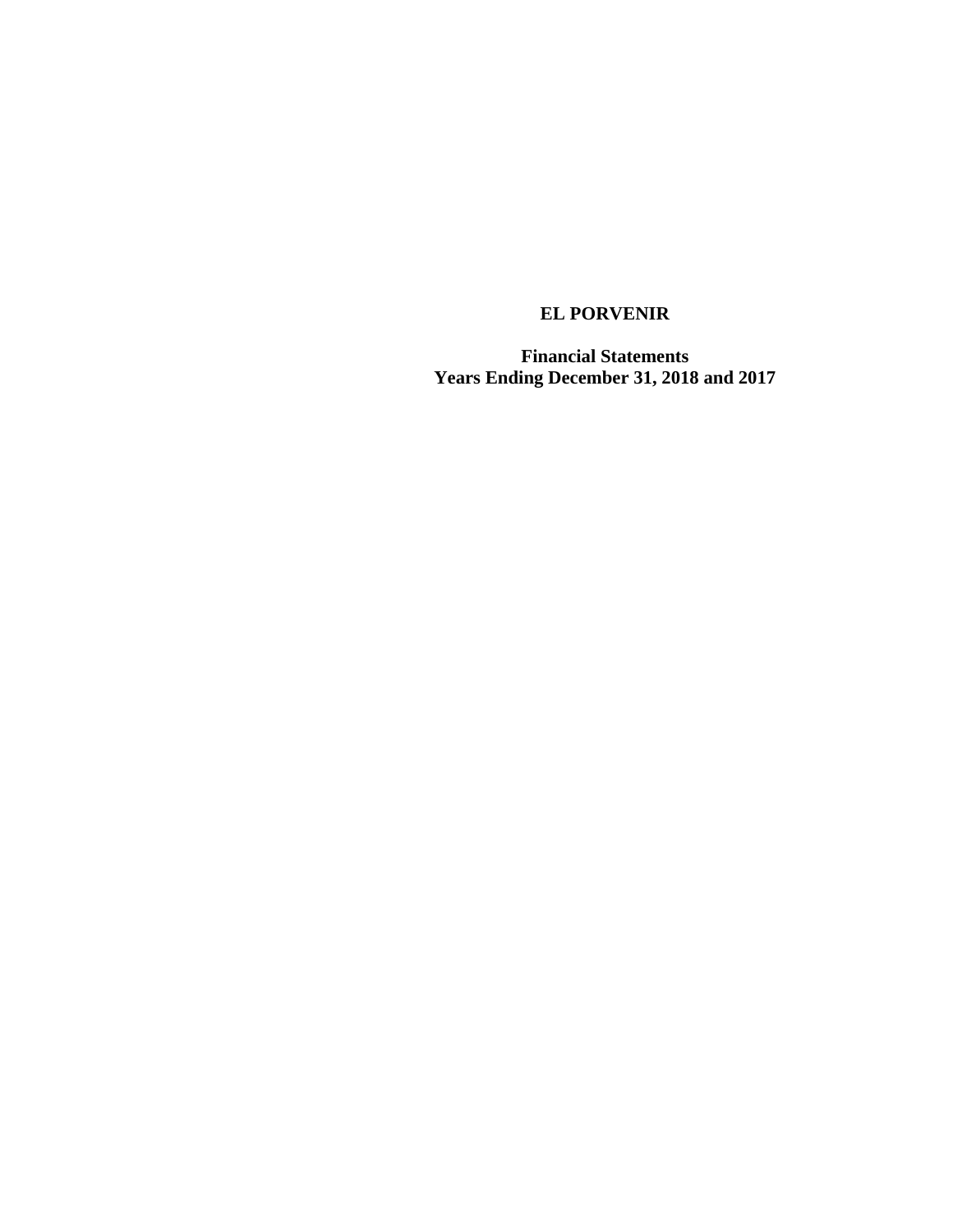# **EL PORVENIR** Years Ending December 31, 2018 and 2017

# **Table of Contents**

Page

| <b>FINANCIAL STATEMENTS:</b> |  |
|------------------------------|--|
|                              |  |
|                              |  |
|                              |  |
|                              |  |
|                              |  |
|                              |  |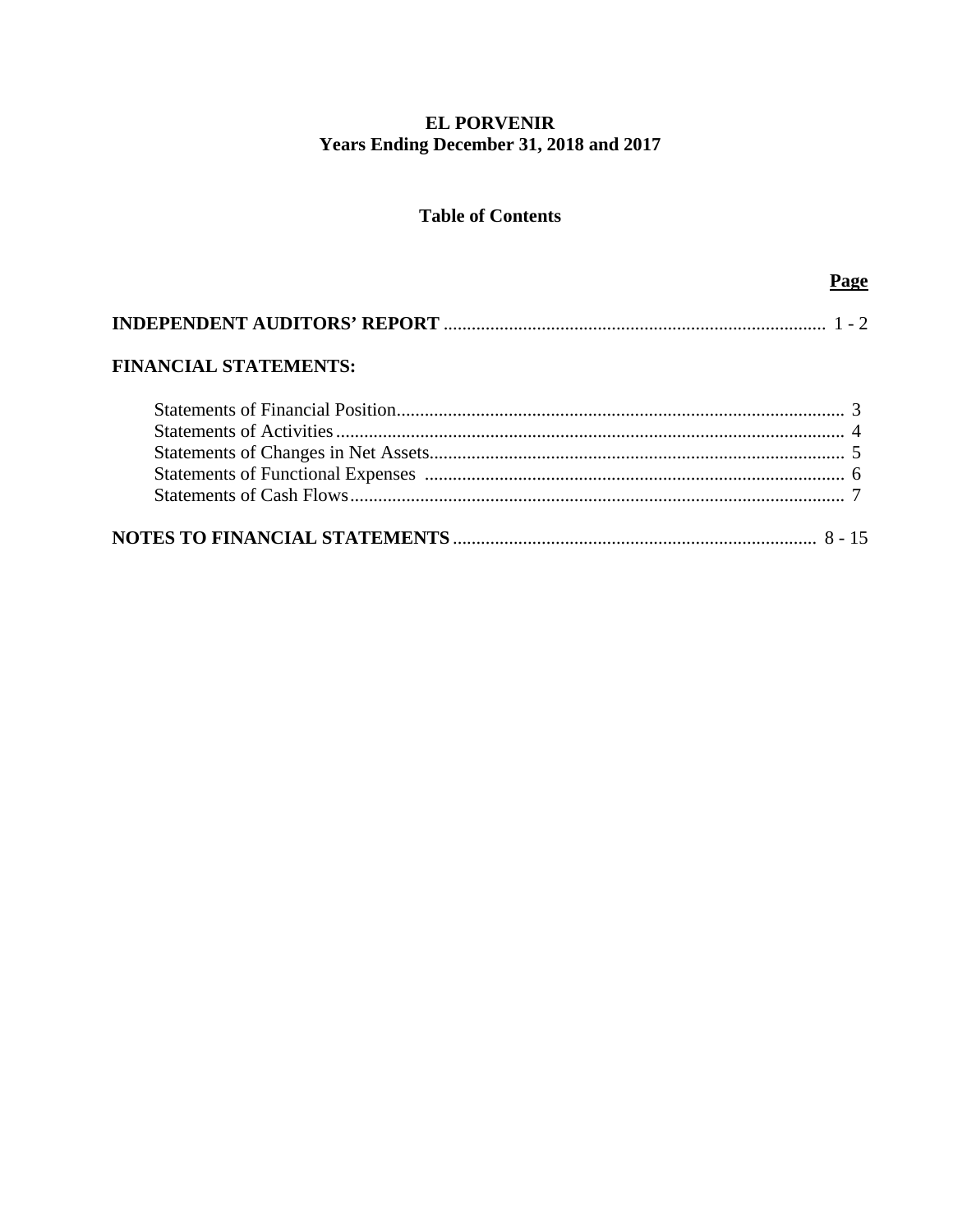**CLAUSEN & Associates** 

916 S. Main St. Suite 202 Longmont, CO 80501

Certified Public Accountants, PC-Quality and Integrity

P:303.678.5392 F:303.678.5434

## **INDEPENDENT AUDITORS' REPORT**

Board of Directors El Porvenir Broomfield, Colorado

We have audited the accompanying financial statements of El Porvenir (the Organization), which comprise the statement of financial position as of December 31, 2018, and the related statements of activities and cash flows for the year then ended, and the related notes to the financial statements.

## *Management's Responsibility for the Financial Statements*

Management is responsible for the preparation and fair presentation of these financial statements in accordance with accounting principles generally accepted in the United States of America; this includes the design, implementation, and maintenance of internal control relevant to the preparation and fair presentation of financial statements that are free from material misstatement, whether due to fraud or error.

## *Auditors' Responsibility*

Our responsibility is to express an opinion on these financial statements based on our audit. We conducted our audit in accordance with auditing standards generally accepted in the United States of America. Those standards require that we plan and perform the audit to obtain reasonable assurance about whether the financial statements are free from material misstatement.

An audit involves performing procedures to obtain audit evidence about the amounts and disclosures in the financial statements. The procedures selected depend on the auditors' judgment, including the assessment of the risks of material misstatement of the financial statements, whether due to fraud or error. In making those risk assessments, the auditor considers internal control relevant to the Organization's preparation and fair presentation of the financial statements in order to design audit procedures that are appropriate in the circumstances, but not for the purpose of expressing an opinion on the effectiveness of the Organization's internal control. Accordingly, we express no such opinion. An audit also includes evaluating the appropriateness of accounting policies used and the reasonableness of significant accounting estimates made by management, as well as evaluating the overall presentation of the financial statements.

We believe that the audit evidence we have obtained is sufficient and appropriate to provide a basis for our audit opinion.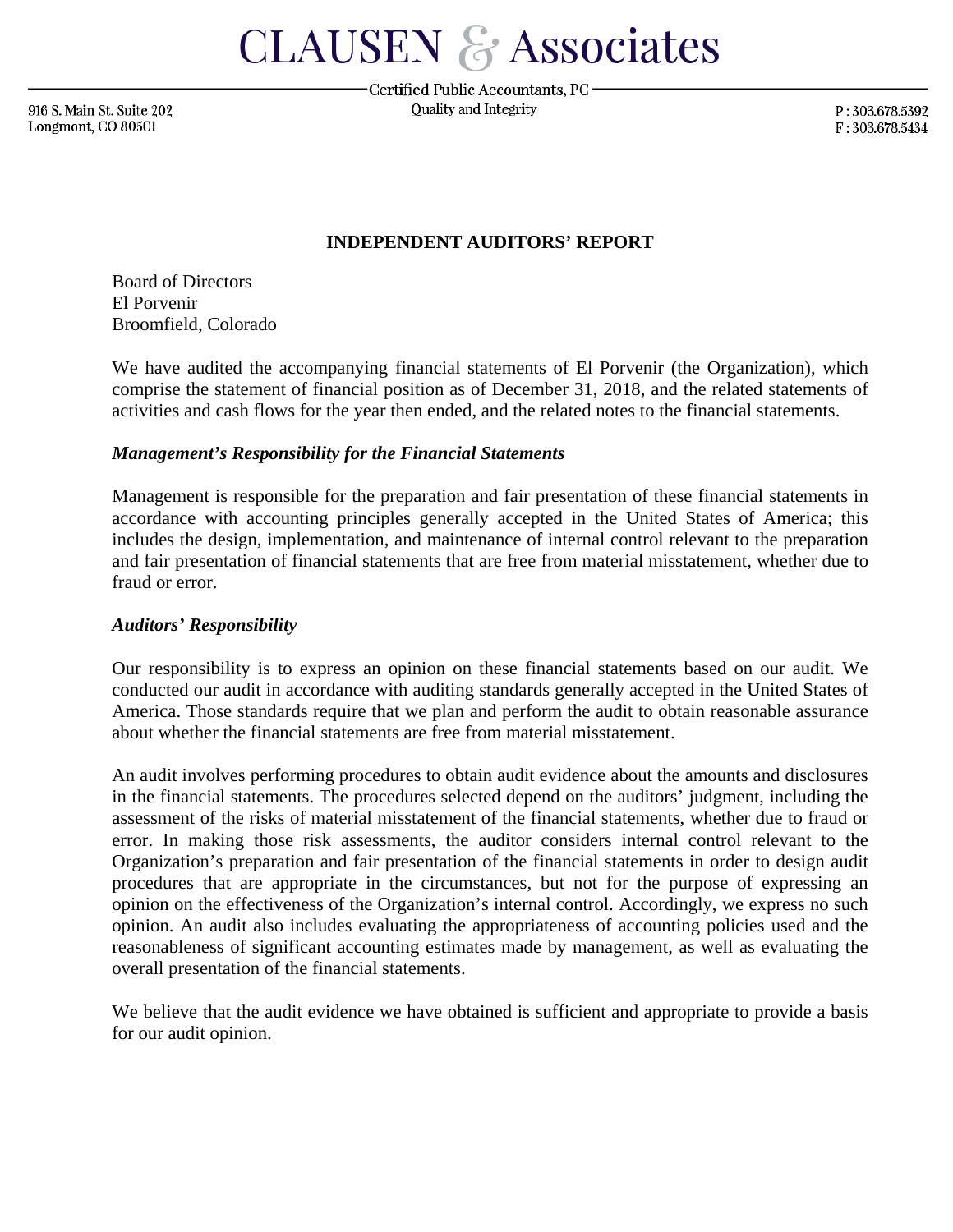# *Opinion*

In our opinion, the financial statements referred to above present fairly, in all material respects, the financial position of El Porvenir as of December 31, 2018, and the changes in its net assets and its cash flows for the year then ended in accordance with accounting principles generally accepted in the United States of America.

## *Report on Summarized Comparative Information*

We have previously audited El Porvenir's 2017 financial statements, and we expressed an unmodified audit opinion on those audited financial statements in our report dated April 27, 2018. In our opinion, the summarized comparative information presented herein as of and for the year ended December 31, 2017, is consistent, in all material respects, with the audited financial statements from which it has been derived.

Clausen + Associates

**Certified Public Accountants April 27, 2019**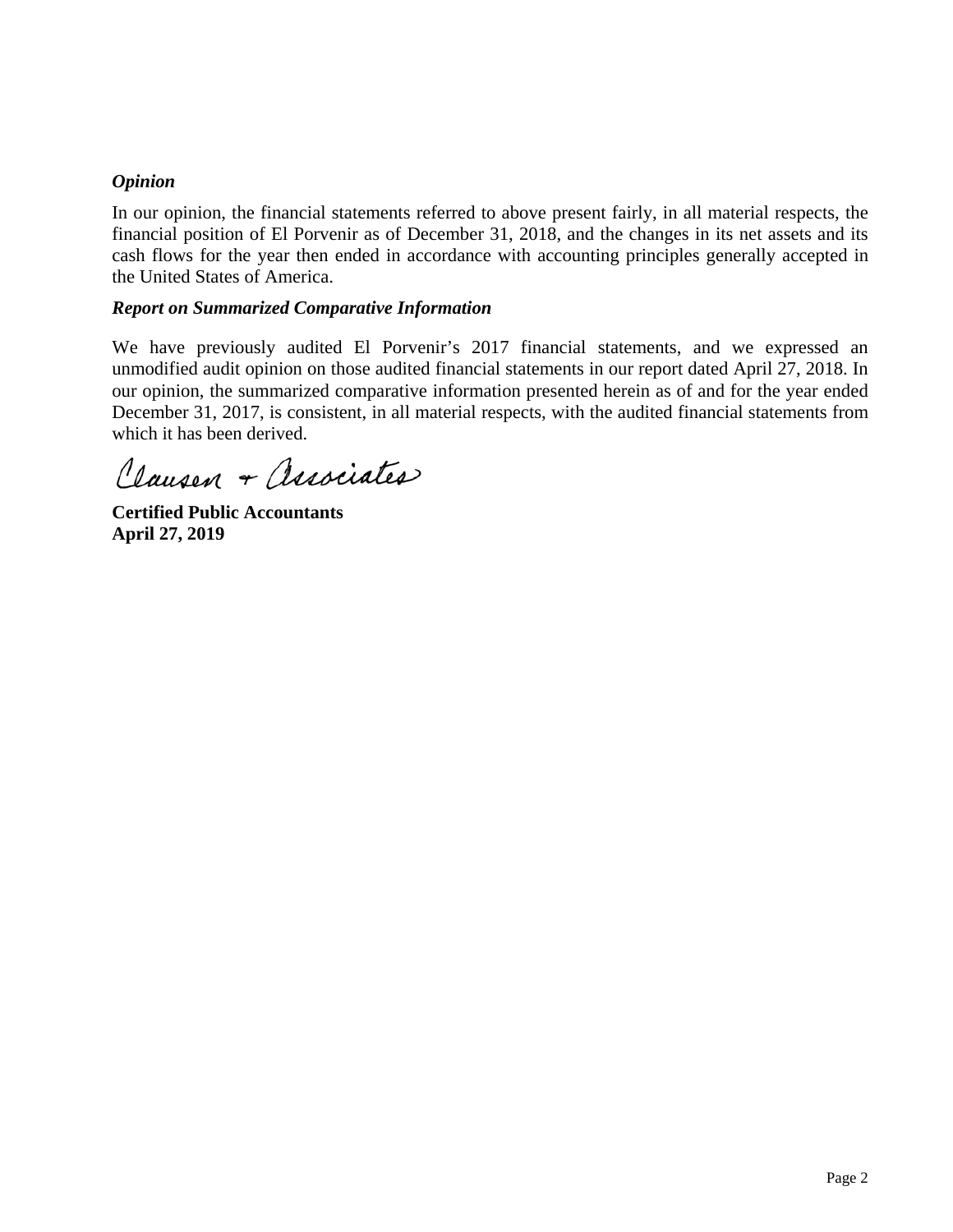# **STATEMENTS OF FINANCIAL POSITION**

|                                                                 |              | December 31, |               |         |  |  |
|-----------------------------------------------------------------|--------------|--------------|---------------|---------|--|--|
| <b>ASSETS</b>                                                   |              | 2018         |               | 2017    |  |  |
| <b>CURRENT ASSETS</b>                                           |              |              |               |         |  |  |
| Cash and cash equivalents                                       | $\mathbb{S}$ | 319,671      | \$            | 423,835 |  |  |
| Investments (Note 3)                                            |              | 182,186      |               | 116,937 |  |  |
| Accounts receivable, net (Note 2)                               |              | 7,318        |               | 43,562  |  |  |
| Promises to give, short-term                                    |              | 200,459      |               | 91,974  |  |  |
| Inventory                                                       |              | 6,811        |               | 7,119   |  |  |
| Total current assets                                            |              | 716,445      |               | 683,427 |  |  |
| <b>PROPERTY AND EQUIPMENT, NET (Note 4)</b>                     |              | 172,369      |               | 176,279 |  |  |
| <b>TOTAL ASSETS</b>                                             |              | 888,814      |               | 859,706 |  |  |
| <b>LIABILITIES AND NET ASSETS</b><br><b>CURRENT LIABILITIES</b> |              |              |               |         |  |  |
| Accounts payable                                                | $\mathbb{S}$ | 29,032       | $\mathcal{S}$ | 24,161  |  |  |
| Accrued expenses                                                |              | 88,112       |               | 78,402  |  |  |
| Total current liabilities                                       |              | 117,144      |               | 102,563 |  |  |
| <b>NET ASSETS</b>                                               |              |              |               |         |  |  |
| Without donor restrictions                                      |              | 317,640      |               | 507,298 |  |  |
| With donor restrictions (Note 6)                                |              | 454,030      |               | 249,845 |  |  |
| Total net assets                                                |              | 771,670      |               | 757,143 |  |  |
| <b>TOTAL LIABILITIES AND NET ASSETS</b>                         | \$           | 888,814      | S             | 859,706 |  |  |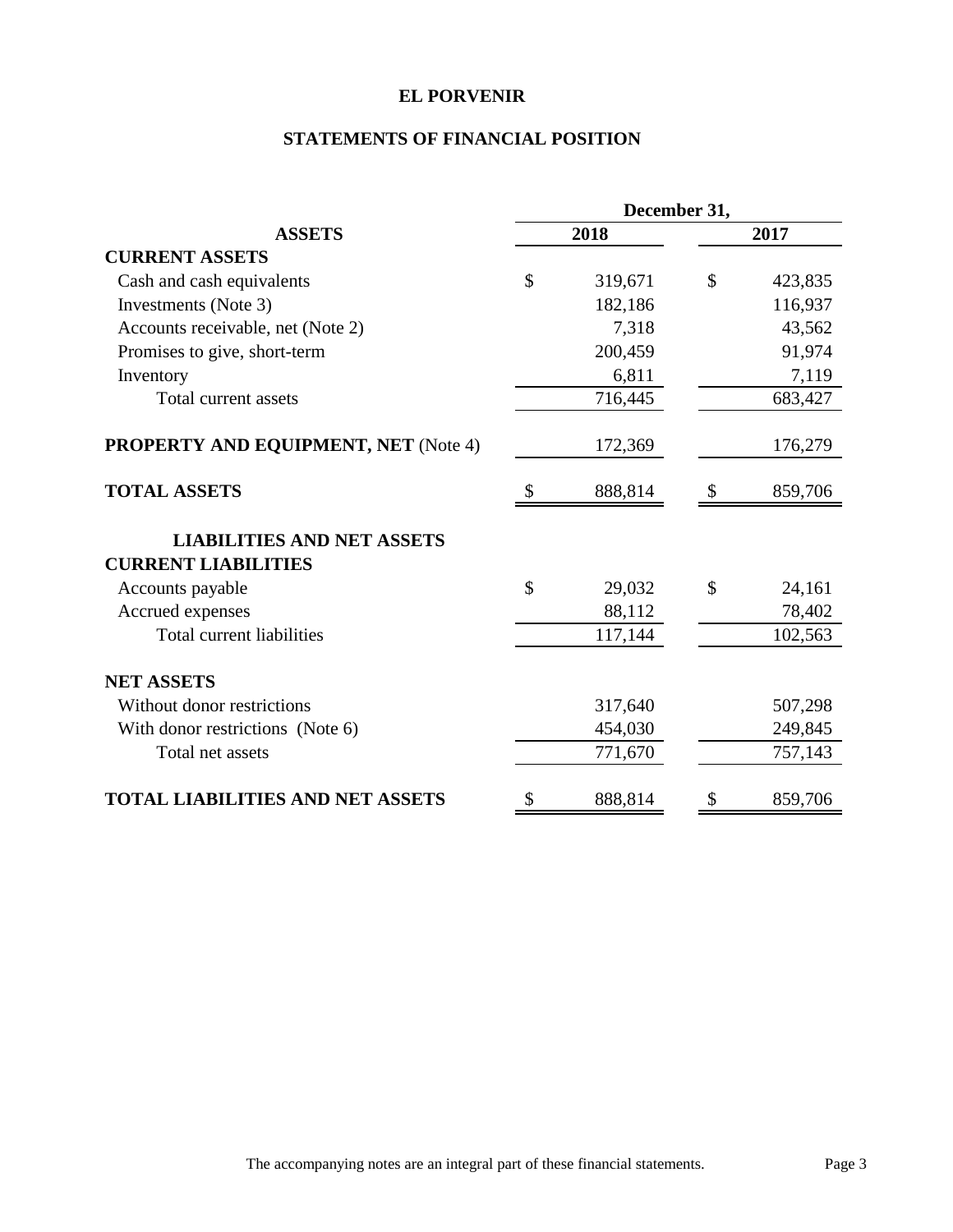# **STATEMENTS OF ACTIVITIES**

|                                                      | <b>Years Ended December 31,</b> |               |
|------------------------------------------------------|---------------------------------|---------------|
|                                                      | 2018                            | 2017          |
| <b>CHANGES IN NET ASSETS</b>                         |                                 |               |
| <b>WITHOUT DONOR RESTRICTIONS</b>                    |                                 |               |
| <b>SUPPORT, REVENUE AND GAINS</b>                    |                                 |               |
| Contributions                                        | \$<br>511,769                   | \$<br>488,811 |
| Work trips                                           | 41,021                          | 167,196       |
| Local contributions                                  | 14,765                          | 21,984        |
| Other                                                | 77,606                          | 81,589        |
| Donated services                                     | 7,035                           | 15,565        |
| Total support and revenue without donor restriction  | 652,196                         | 775,145       |
| <b>EXPENSES</b>                                      |                                 |               |
| Program services                                     | 1,268,590                       | 1,311,396     |
| Supporting activities                                |                                 |               |
| General and administrative                           | 181,118                         | 149,145       |
| Fundraising                                          | 113,855                         | 131,761       |
| Total supporting activities                          | 294,973                         | 280,906       |
| Total expenses and losses                            | 1,563,563                       | 1,592,302     |
| <b>OTHER GAINS AND LOSSES</b>                        |                                 |               |
| Unrealized gain (loss) on investments, net           | (3,653)                         | 11,151        |
| Unrealized gain (loss) on historical assets (Note 9) | (25, 842)                       | (13, 498)     |
| Gain (loss) on foreign exchange                      | 27,090                          | 27,282        |
| Investment loss, net                                 | (1,183)                         | (644)         |
| Total other gains and losses                         | (3,588)                         | 24,291        |
| Net assets released from restrictions                | 725,197                         | 382,117       |
| Change in net assets without donor restrictions      | (189, 758)                      | (410,749)     |
| <b>CHANGES IN NET ASSETS</b>                         |                                 |               |
| WITH DONOR RESTRICTIONS                              |                                 |               |
| Contributions                                        | 778,125                         | 592,664       |
| WaterAid - Waslala Project (Note 8)                  | 151,357                         | 94,216        |
| Net assets released from restrictions                | (725, 197)                      | (382, 117)    |
| Change in net assets, with donor restrictions        | 204,285                         | 304,763       |
| Total change in net assets                           | 14,527                          | (105,986)     |
| <b>NET ASSETS, beginning of year</b>                 | 757,143                         | 863,129       |
| NET ASSETS, end of year                              | \$<br>771,670                   | \$<br>757,143 |

The accompanying notes are an integral part of these financial statements. Page 4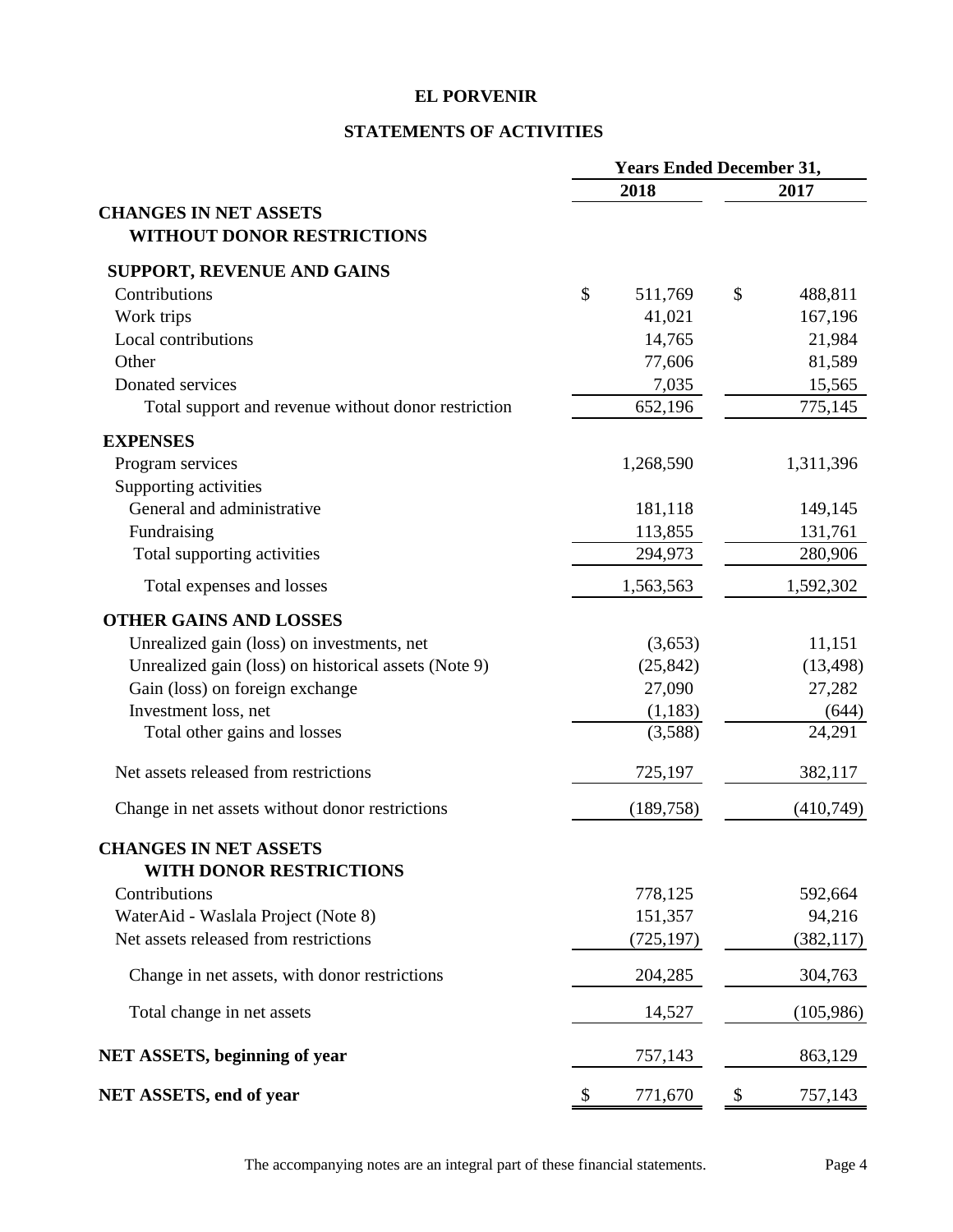#### **STATEMENTS OF FUNCTIONAL EXPENSES (with Summarized Comparative Totals for Year Ended December 31, 2017)**

|                                             |                            |         |     |                                  |              |                    |               |           | Total         |                           |
|---------------------------------------------|----------------------------|---------|-----|----------------------------------|--------------|--------------------|---------------|-----------|---------------|---------------------------|
|                                             | Program<br><b>Services</b> |         |     | <b>Management</b><br>and General |              | <b>Fundraising</b> |               | 2018      |               | <b>Summarized</b><br>2017 |
| Water and sanitation materials and supplies | $\mathbb{S}$               | 265,084 | \$  |                                  | $\mathbb{S}$ |                    | $\mathcal{S}$ | 265,084   | $\mathcal{S}$ | 430,056                   |
| Waslala Project                             |                            | 276,483 |     | 41,229                           |              |                    |               | 317,712   |               | 140,547                   |
| Reforestation materials and supplies        |                            | 88,451  |     |                                  |              |                    |               | 88,451    |               | 65,273                    |
| Work trips                                  |                            | 72,939  |     |                                  |              |                    |               | 72,939    |               | 151,931                   |
| Health and hygiene education                |                            | 55,158  |     |                                  |              |                    |               | 55,158    |               | 43,264                    |
| Salaries and wages                          |                            | 291,524 |     | 43,225                           |              | 49,252             |               | 384,001   |               | 364,202                   |
| Payroll taxes and benefits                  |                            | 115,634 |     | 26,865                           |              | 14,272             |               | 156,771   |               | 146,115                   |
| Travel                                      |                            | 54,601  |     | 10,550                           |              | 14,543             |               | 79,694    |               | 76,849                    |
| Utilities                                   |                            | 19,237  |     | 6,899                            |              | 9,931              |               | 36,067    |               | 36,692                    |
| Other expenses                              |                            | 8,079   |     | 2,048                            |              | 14,724             |               | 24,851    |               | 28,124                    |
| Depreciation                                |                            |         |     | 21,933                           |              |                    |               | 21,933    |               | 23,417                    |
| Professional services                       |                            | 5,112   |     | 11,217                           |              | 5,540              |               | 21,869    |               | 23,171                    |
| Institutional expense                       |                            | 10,584  |     | 3,825                            |              | 1,780              |               | 16,189    |               | 22,958                    |
| Office expense and supplies                 |                            | 5,704   |     | 3,393                            |              | 1,215              |               | 10,312    |               | 10,800                    |
| Bank charges and other fees                 |                            |         |     | 9,006                            |              |                    |               | 9,006     |               | 7,533                     |
| Insurance                                   |                            |         |     | 928                              |              | 2,598              |               | 3,526     |               | 3,183                     |
| Outside services                            |                            |         |     |                                  |              |                    |               |           |               | 18,187                    |
| Total expenses                              | 1,268,590<br><sup>S</sup>  |         | \$. | 181,118                          | \$           | 113,855            | \$            | 1,563,563 | $\mathbb{S}$  | 1,592,302                 |
| Percentage of total expenses                |                            | 82%     |     | 10%                              |              | 8%                 |               | 100%      |               | 100%                      |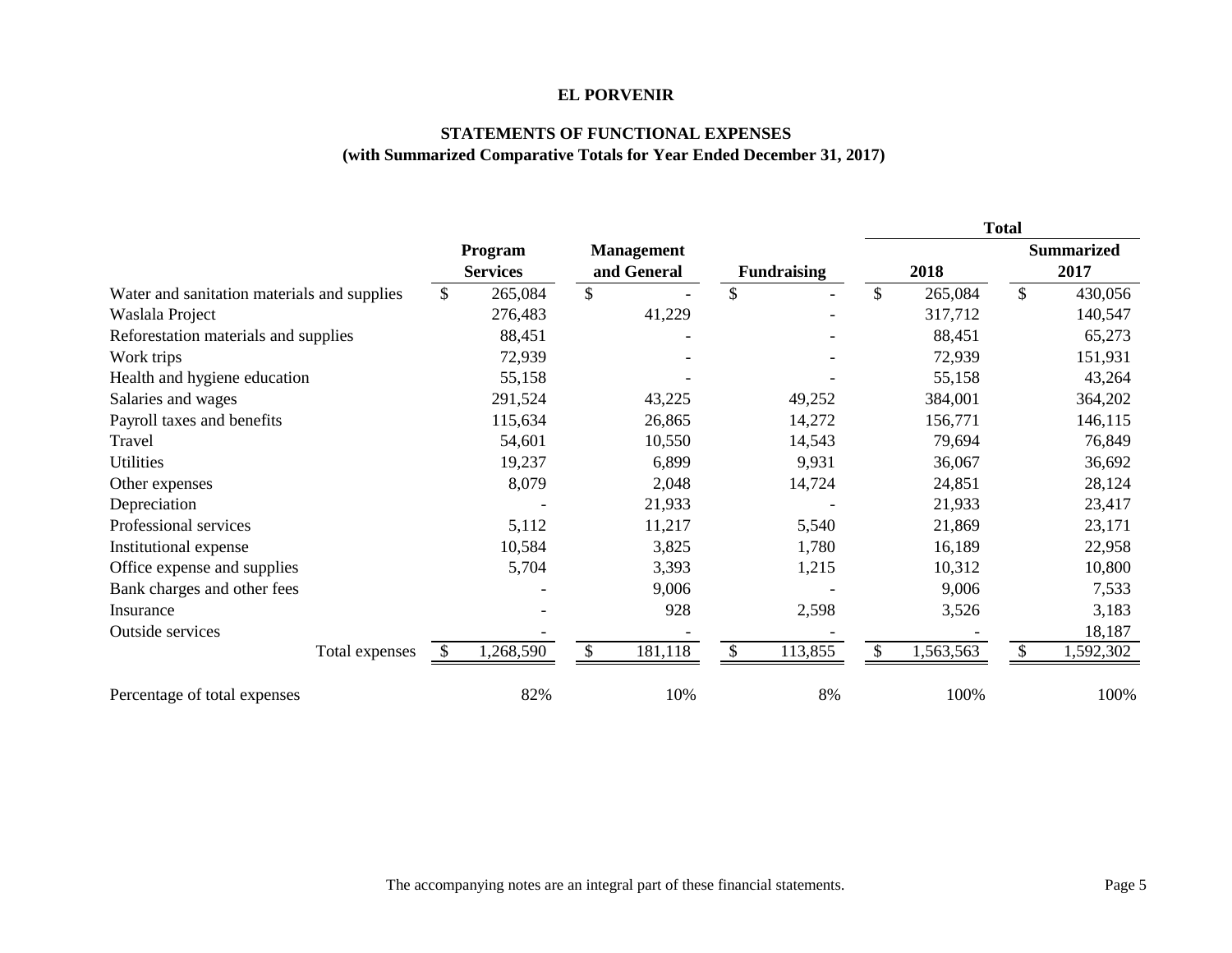## **STATEMENTS OF CHANGES IN NET ASSETS Years Ended December 31, 2018 and 2017**

|                               | Without Donor<br><b>Restrictions</b> | With Donor<br><b>Restrictions</b> | <b>Total Net Assets</b> |
|-------------------------------|--------------------------------------|-----------------------------------|-------------------------|
| NET ASSETS, December 31, 2017 | \$<br>507,298                        | \$<br>249,845                     | \$<br>757,143           |
| Change in net assets          | (189, 758)                           | 204,285                           | 14,527                  |
| NET ASSETS, December 31, 2018 | 317,540                              | 454,130                           | 771,670                 |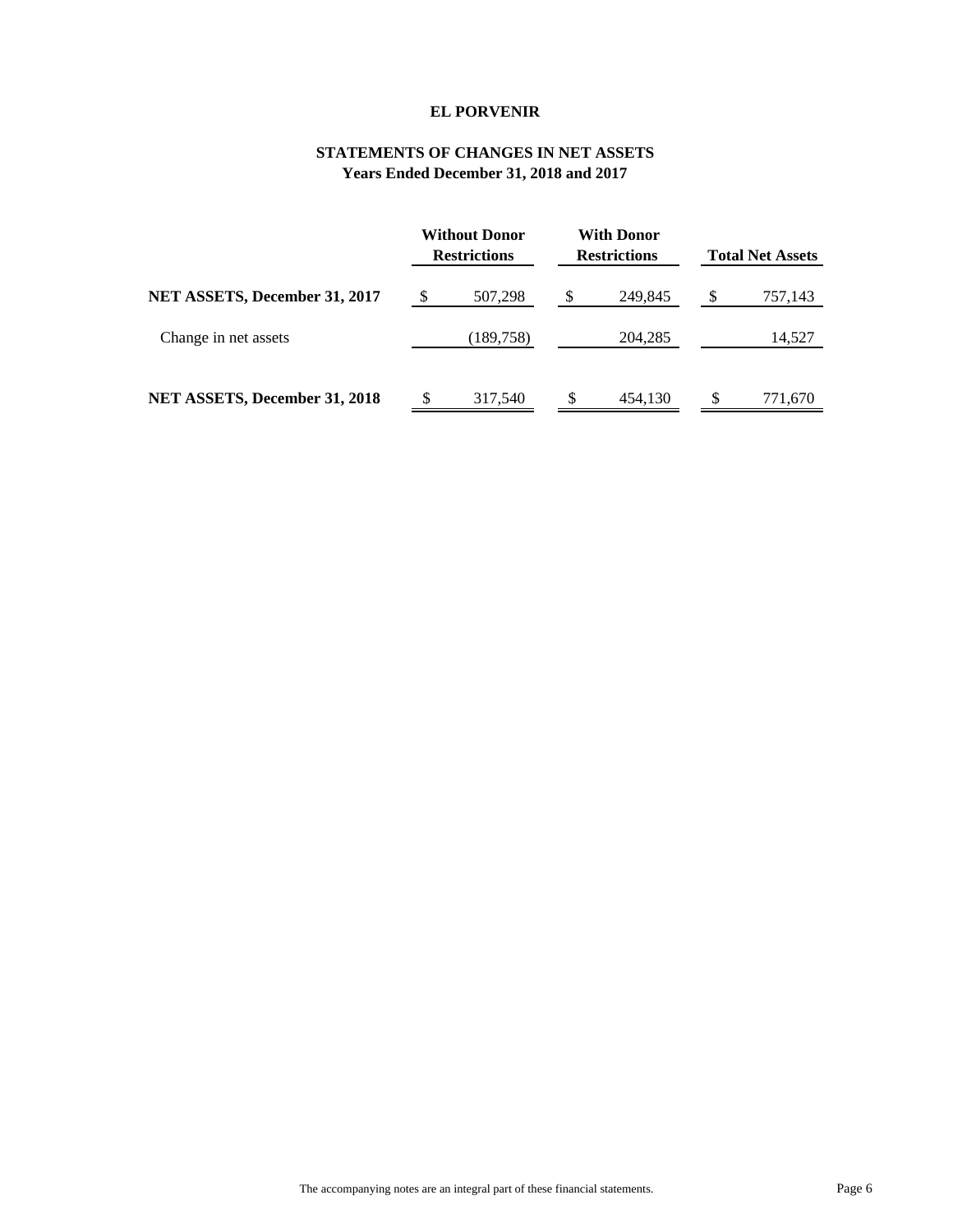# **STATEMENTS OF CASH FLOWS**

|                                                  | <b>Years Ended December 31,</b> |            |      |            |  |
|--------------------------------------------------|---------------------------------|------------|------|------------|--|
|                                                  |                                 | 2018       | 2017 |            |  |
| <b>CASH FLOWS FROM OPERATING ACTIVITIES</b>      |                                 |            |      |            |  |
| Change in net assets                             | $\mathcal{S}$                   | 14,527     | \$   | (105,986)  |  |
| Adjustments to reconcile net income to net cash  |                                 |            |      |            |  |
| from operating activities                        |                                 |            |      |            |  |
| Depreciation expense                             |                                 | 21,933     |      | 23,417     |  |
| Changes in assets and liabilities -              |                                 |            |      |            |  |
| (Increase) decrease in accounts receivables      |                                 | 36,244     |      | (14,744)   |  |
| (Increase) decrease in promises to give          |                                 | (108, 485) |      | 123,328    |  |
| (Increase) decrease in inventory                 |                                 | 308        |      | 53         |  |
| Increase (decrease) in accounts payable          |                                 | 4,871      |      | 6,357      |  |
| Increase (decrease) in accrued expenses          |                                 | 9,710      |      | 11,022     |  |
| Net cash provided (used) by operating activities |                                 | (20, 892)  |      | 43,447     |  |
| <b>CASH FLOWS FROM INVESTING ACTIVITIES</b>      |                                 |            |      |            |  |
| Sales (purchase) of property and equipment       |                                 | (18,023)   |      | (109, 106) |  |
| Purchase of investments                          |                                 | (65,249)   |      | (12, 488)  |  |
| Net cash provided (used) by investing activities |                                 | (83,272)   |      | (121, 594) |  |
| NET INCREASE (DECREASE) IN CASH AND              |                                 |            |      |            |  |
| <b>CASH EQUIVALENTS</b>                          |                                 | (104, 164) |      | (78, 147)  |  |
| CASH AND CASH EQUIVALENTS, beginning of year     |                                 | 423,835    |      | 501,982    |  |
| CASH AND CASH EQUIVALENTS, end of year           | \$                              | 319,671    | \$   | 423,835    |  |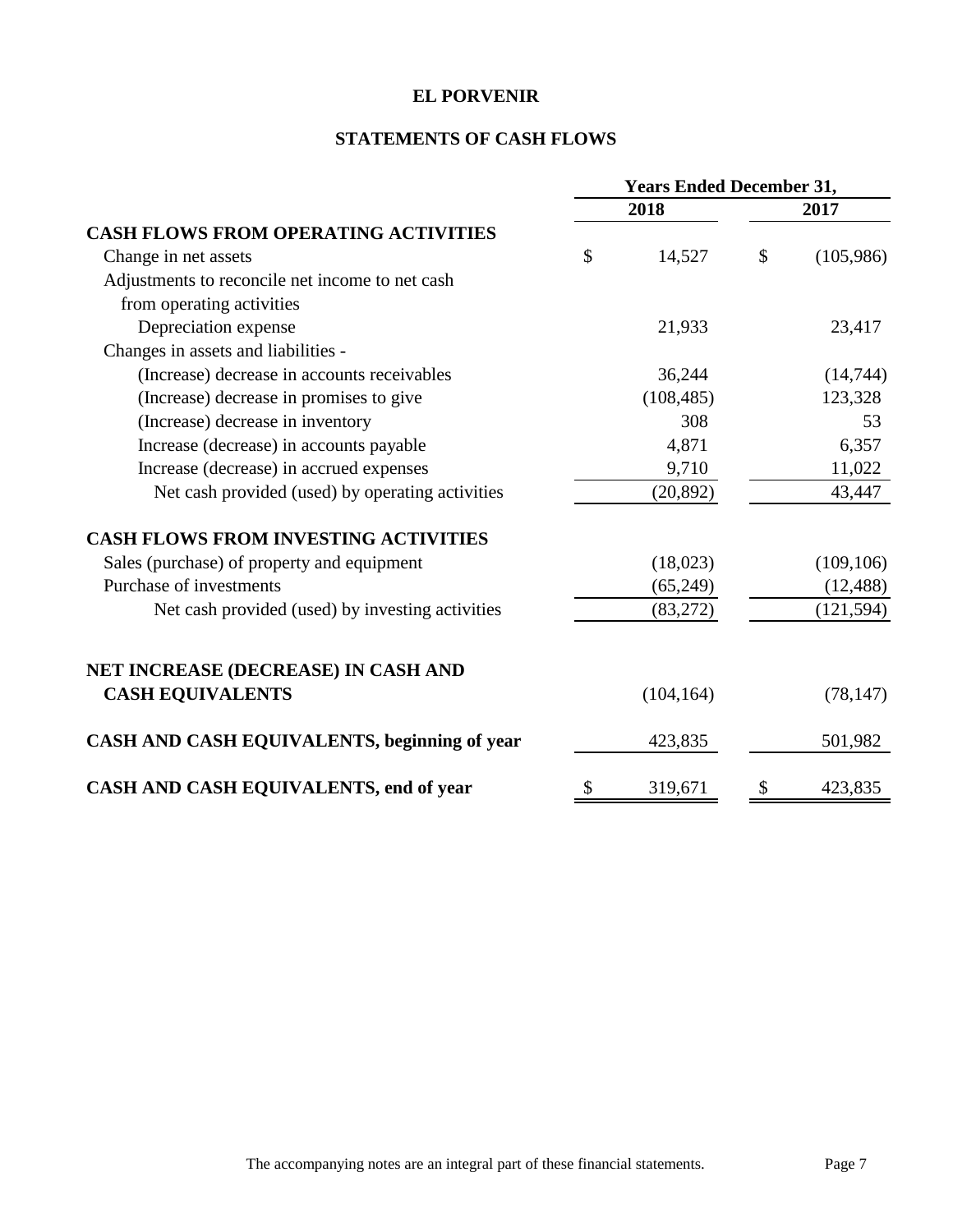## **NOTES TO FINANCIAL STATEMENTS December 31, 2018 and 2017**

### **NOTE 1 – SUMMARY OF SIGNIFICANT ACCOUNTING POLICIES**

This summary of significant accounting policies of El Porvenir (the Organization) is presented to assist in understanding El Porvenir's financial statements. The financial statements and notes are representations of El Porvenir's management who is responsible for the integrity and objectivity of the financial statements. These accounting policies conform to accounting principles generally accepted in the United States of America and have been consistently applied in the preparation of financial statements.

**Nature of Operations**. El Porvenir is incorporated under the California Non-Profit Corporations Code. El Porvenir's mission is to improve the standard of living of poor people in Nicaragua through sustainable self-help water, sanitation and reforestation projects. Specifically, El Porvenir partners with rural Nicaraguan villages to enable them to fulfill their right to a healthy environment, clean drinking water, and appropriate sanitation. The significant accounting policies followed are described below to enhance the usefulness of the financial statements to the reader.

 **Basis of Accounting.** The Organization maintains its accounting records on the accrual basis of accounting whereby revenues are recorded when earned and expenses are recorded when the obligation is incurred.

 **Financial Statement Presentation.** The financial statements are in conformity with FASB ASC *958-205, Not-for-Profit Entities, Presentation of Financial Statements.*  For the year ending December 31, 2018 the Organization has adopted ASU No. 2016-14, under ASC *958-205*, thus the Organization is required to report information regarding its financial position and activities according to two classes of net assets: net assets without donor restrictions and net assets with donor restrictions.

 **Net Assets without Donor Restrictions**. These net assets generally result from revenue generated by receiving contributions that have no donor restrictions, providing services, and receiving interest from operating investments, less expenses incurred in providing program related services, raising contributions, and performing administrative functions.

 **Net Assets with Donor Restrictions**. These net assets result from gifts of cash and other assets that are received with donor stipulations that limit the use of the donated assets, either temporarily or permanently, until the donor restriction expires; that is until the stipulated time restriction ends, or the purpose of the restriction is accomplished, the net assets are restricted.

**Compensated Absences**. Employees are entitled to personal time off depending on length of service. Accrued vacation for the years ending December 31, 2018 and 2017 was \$782 and \$416, respectively.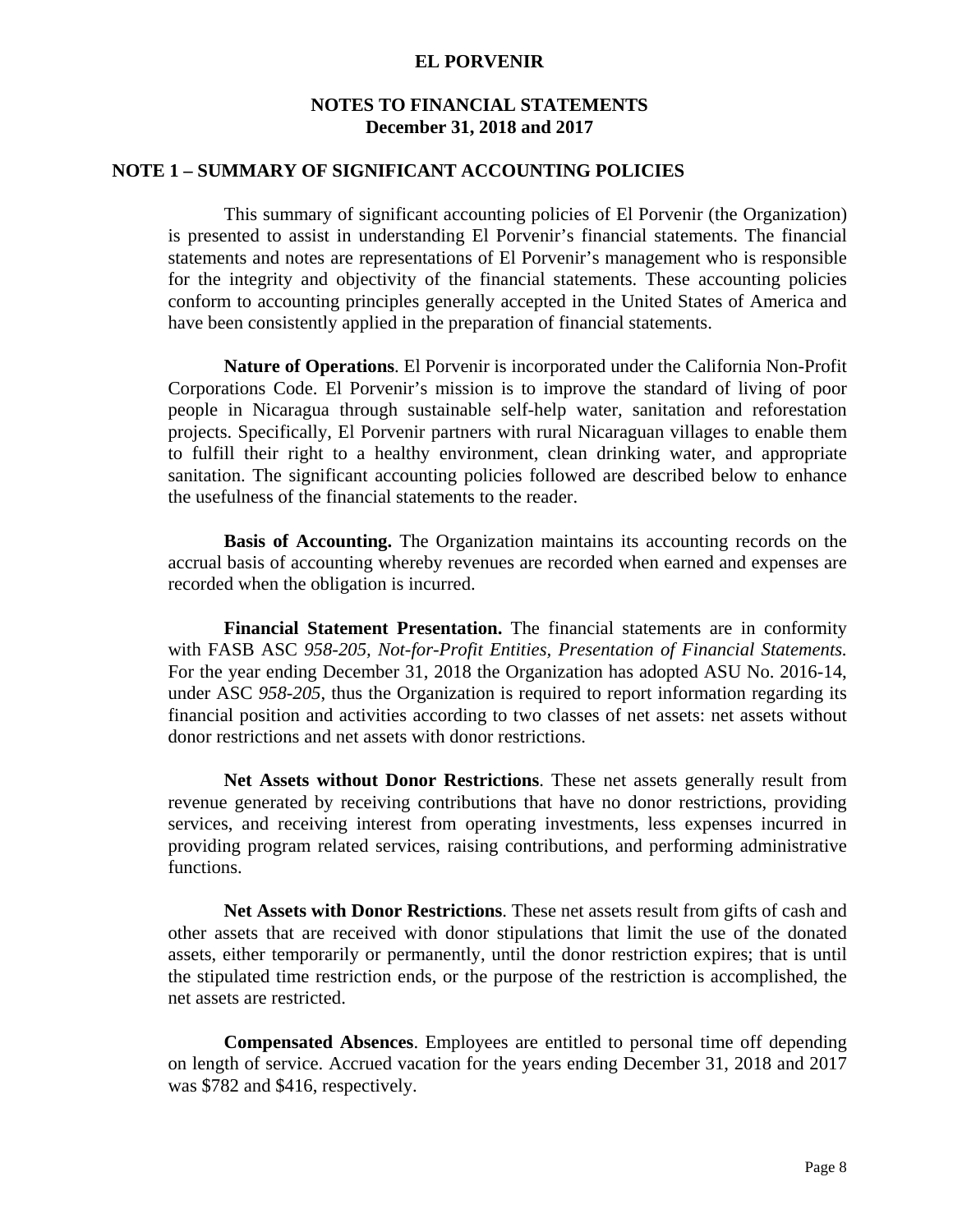## **NOTES TO FINANCIAL STATEMENTS December 31, 2018 and 2017**

### **NOTE 1** – **SUMMARY OF SIGNIFICANT ACCOUNTING POLICIES** - continued

**Comparative Financial Information.** The financial statements include certain prior year summarized comparative information in total, but not by net asset class. Such information does not include sufficient detail to constitute presentation in conformity with GAAP and, consequently, has not been reported upon in the current auditors' report.

Accordingly, such information should be read in conjunction with the Organization's audited financial statements for the year ended December 31, 2017, dated April 27, 2018, from which the summarized information was derived.

**Cash Equivalents**. For purposes of the statement of cash flows, the Organization considers all unrestricted highly liquid investments with an original maturity of three months or less, and available for current operations, to be cash equivalents.

 **Accounts Receivable**. El Porvenir considers all receivables to be fully collectible. Accordingly, no allowance for doubtful accounts is required. If receivables become uncollectable, they will be charged to operations when that determination is made.

**Promises to Give.** Unconditional promises to give are recognized as revenue or gains in the period received and as assets, decreases of liabilities, or expenses depending on the form of the benefits received. Conditional promises to give are recognized only when the conditions on which they depend are substantially met and the promises become unconditional. Uncollectible promises are written off after management has used reasonable collection efforts and determined the promises will not be collected.

**Property and Equipment.** Property and equipment are stated at cost or fair market value in the case of donated items. The Organization capitalizes all assets over \$500. Purchases of property and equipment are recorded at cost and depreciated over the estimated useful life of the assets using the straight-line method.

**Use of Estimates.** The preparation of financial statements in conformity with generally accepted accounting principles requires management to make estimates and assumptions that affect certain reported amounts and disclosures. Accordingly, actual results could differ from those estimates.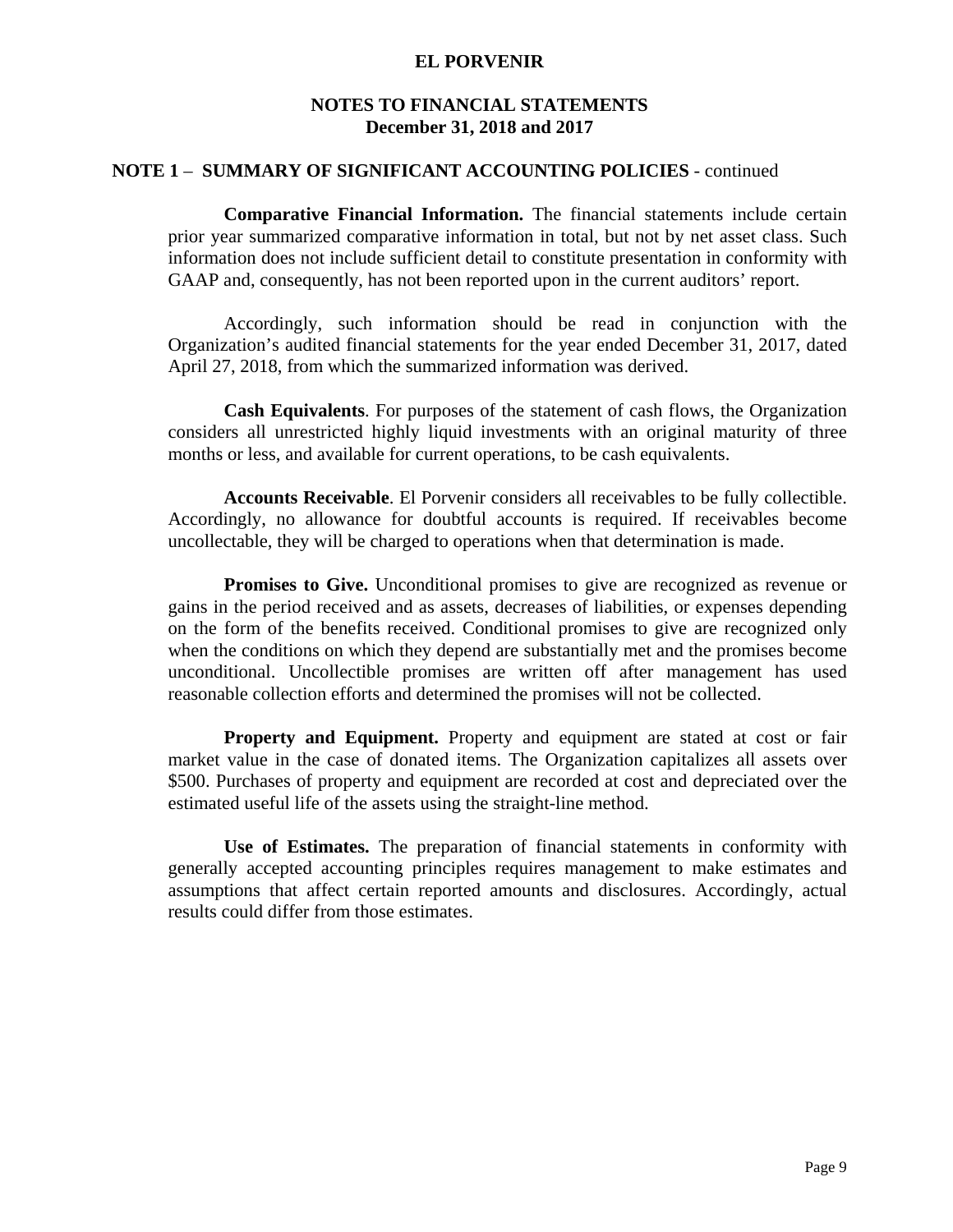# **NOTES TO FINANCIAL STATEMENTS December 31, 2018 and 2017**

### **NOTE 1** – **SUMMARY OF SIGNIFICANT ACCOUNTING POLICIES** - continued

**Contributions**. Contributions received are recorded as increases in net assets without donor restrictions or net asset with donor restrictions depending on the existence and/or nature of any donor restrictions. When restrictions expire (that is, when a stipulated time restriction ends or purpose restriction is accomplished), net assets with donor restrictions are reclassified to net assets without donor restrictions and reported in the statement of activities as net assets released from restrictions.

In the absence of donor restrictions to the contrary, restrictions on contributions of property or equipment or on assets restricted to acquiring property or equipment expire when the property or equipment is placed in service.

 **Donated Services.** Donated services that create or enhance nonfinancial assets or that require specialized skills, are provided by individuals possessing those skills, and would typically need to be purchased, if not provided by donation, are recorded at their estimated fair values in the period received.

 **Functional Expense Allocation.** The costs of providing the various programs and other activities have been summarized on a functional basis in the statement of activities and in the statement of functional expenses. Whenever possible, the Organization charges directly identifiable expenses to programs and supporting services. Accordingly, certain costs have been allocated to program services and supporting activities that benefited.

 **Foreign Currency Transactions.** The functional currencies used by El Porvenir are the U.S. Dollar and the Nicaraguan Córdoba. Assets and liabilities denominated in currencies other that the U.S. Dollar are translated into U.S. Dollars at the rates in effect at the date of the statements of financial position. Revenue and expense items dominated in currencies other than the U.S. Dollar are translated into U.S. Dollars at the rates in effect during the period.

 El Porvenir's operations are concentrated outside the United States, in Nicaragua. Though the risk that any foreign operations could be interrupted in the near term is reasonably possible, management does not expect any disruption in the near or long-term.

**Income Taxes.** No provision for income tax is provided, as the Organization is exempt under *Section 501(c)(3) of the Internal Revenue Code* and the *California Income Tax Act.*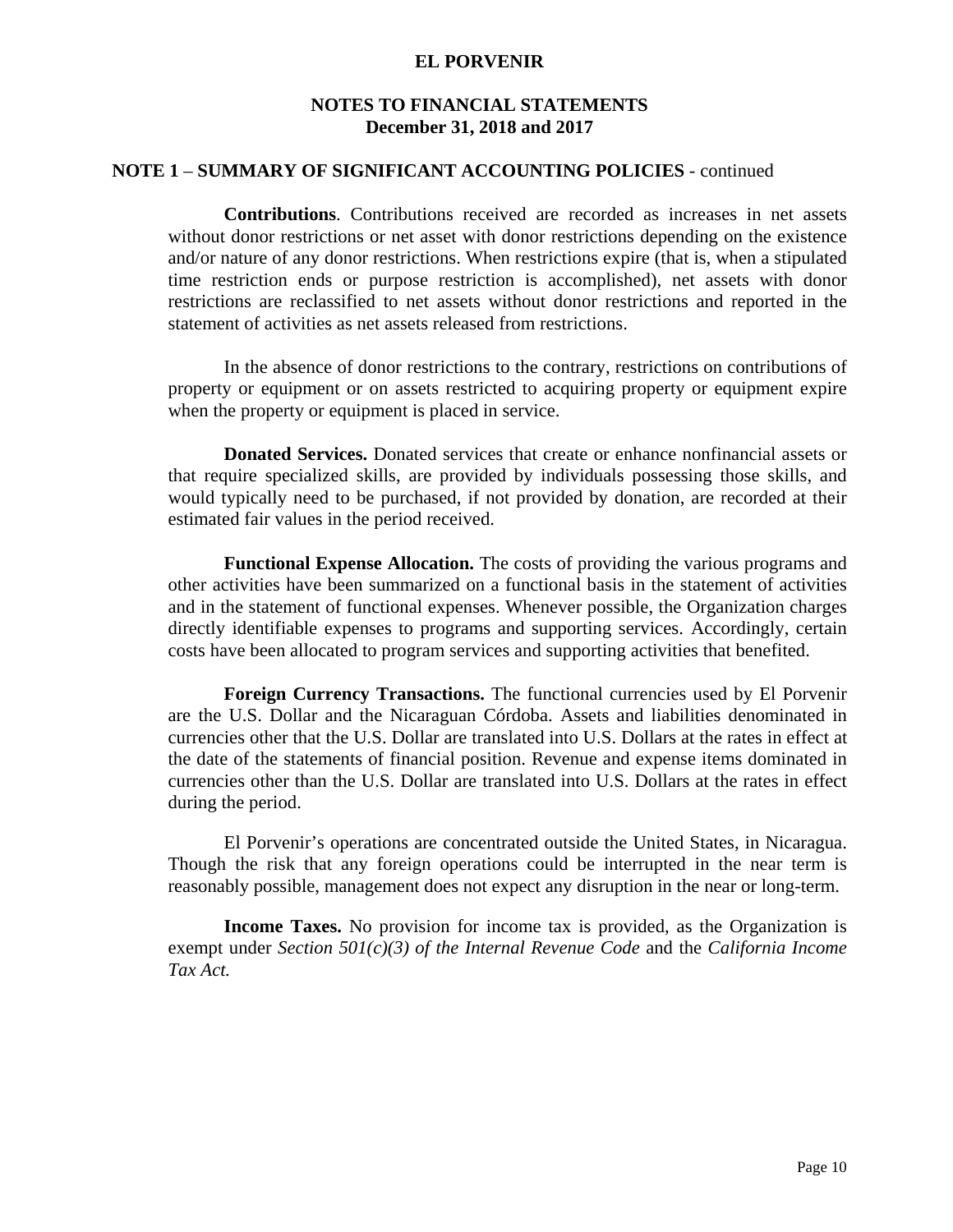## **NOTES TO FINANCIAL STATEMENTS December 31, 2018 and 2017**

### **NOTE 1** – **SUMMARY OF SIGNIFICANT ACCOUNTING POLICIES** - continued

**Accounting for Uncertain Tax Positions**. The Organization follows guidance to account for any uncertainty in income taxes with respect to the accounting for all tax positions taken (or expected to be taken) on an income tax return. This guidance applies to all open tax periods in all tax jurisdictions in which the Organization is required to file an income tax return. Under GAAP, in order to recognize an uncertain tax benefit the taxpayer must be more likely than not of sustaining the position and measurement of the benefit is calculated as the largest amount that is more than 50 percent likely to be realized upon resolution of the benefit. Management does not believe there are any uncertain tax positions.

**Fair Value Measurements**. ASC 820, *Fair Value Measurements and Disclosures*, requires the use of a fair value hierarchy that prioritizes the inputs to valuation techniques used to measure fair value into three levels: quoted market prices in active markets for identical assets and liabilities (Level 1); inputs other than quoted market prices that are observable for the asset or liability, either directly or indirectly (Level 2); and unobservable inputs from the asset or liability (Level 3).

**Estimates** The financial statements have been prepared in accordance with accounting principles generally accepted in the United States of America. In preparing financial statements, management is required to make estimates and assumptions that affect the reported amounts of assets, liabilities, support and revenues, and expenses. Actual results could differ from those estimates.

 **Concentration of Credit Risk.** El Porvenir maintains cash balances at financial institutions located in the United States and Nicaragua. The Fondo de Garantia de Depositos (Fund for Deposits Insurance) insures accounts at each Nicaraguan institution up to \$10,000. The Federal Deposit Insurance Corporation insures accounts at each U.S. institution up to \$250,000. El Porvenir is subject to some credit risk through shortterm cash investments which are placed with high credit quality financial institutions. At times, cash equivalents may exceed the FDIC limits and other insured limits. For the years ending December 31, 2018 and 2017, El Porvenir had cash balances that exceeded insured limits of \$121,289 and \$132,631 in Nicaragua, and \$-0- and \$12,593 in the United States, respectively.

**Inventory**. Inventory consists principally of stove tops, rope pumps and chimneys and is valued at lower of cost or market using the first-in first-out (FIFO) valuation method. Inventory was \$6,811 and \$7,119 for the years ended December 31, 2018 and 2017, respectively.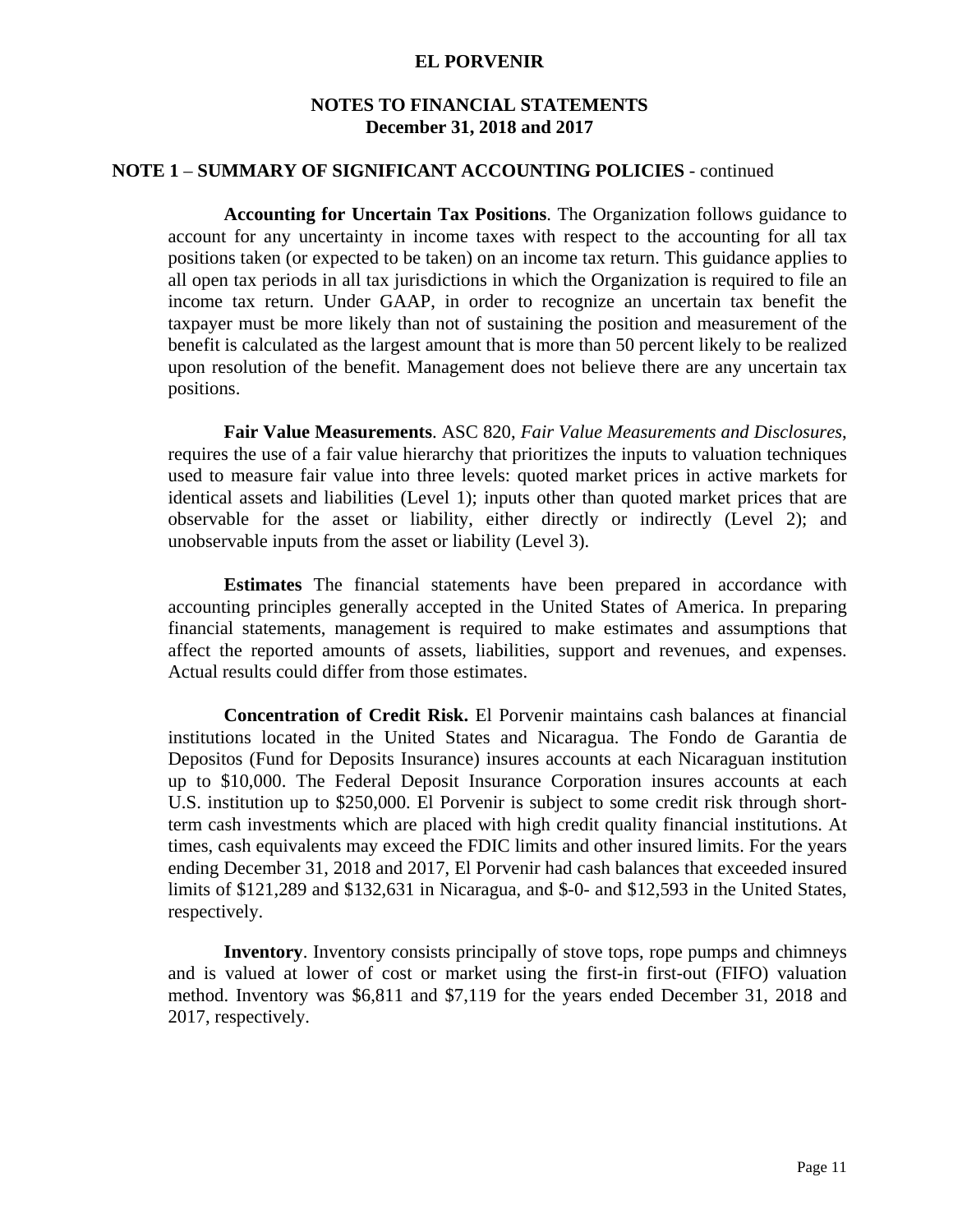## **NOTES TO FINANCIAL STATEMENTS December 31, 2018 and 2017**

### **NOTE 1** – **SUMMARY OF SIGNIFICANT ACCOUNTING POLICIES** - continued

**Advertising.** ASC 958-720, *Other Expenses, Advertising Costs*, requires direct response advertising to be capitalized when it can be shown that customers responded to a specific advertisement and there is probable future economic benefit. The Organization does not currently use direct response advertising; hence, advertising costs are expensed when incurred.

**Investments.** Under ASC 958-320, *Not-for-Profit Entities – Investments-Debt and Equity Securities*, investments in marketable securities with readily determinable fair values and all investments in debt securities are reported at their fair values in the statement of financial position. Investments consist of common stock and mutual funds. Interest, dividends and realized and unrealized gains and losses are included in the change in net assets in the statement of activities.

#### **NOTE 2 – ACCOUNTS RECEIVABLE**

Accounts receivable consisted of the following at December 31:

|            |   | 2018                     |    | 2017   |
|------------|---|--------------------------|----|--------|
| Work trips | ╜ | $\overline{\phantom{0}}$ | ◡  | 37,638 |
| Other      |   | 7,318                    |    | 5,924  |
| Total      |   | 7,318                    | κĐ | 43,562 |

## **NOTE 3 – INVESTMENT RESERVE FUNDS**

The Board of Directors (the Board) takes fiduciary responsibility in monitoring investments on a bi-monthly basis. The unrealized loss on investments is due to market conditions. Certificates of Deposit have various maturity dates ranging from 2019 through 2021. Investments at fair value, as measured using quoted market prices in active markets for identical assets or redemption values (Level 1 inputs under ASC 820), consisted of the following at December 31:

|                                | 2018    | 2017 |                          |  |
|--------------------------------|---------|------|--------------------------|--|
| <b>Mutual Funds</b>            | 101.838 |      | 116.937                  |  |
| <b>Certificates of Deposit</b> | 80,348  |      | $\overline{\phantom{0}}$ |  |
| Total investments              | 182.186 |      | 116.937                  |  |

Investment income consisted of the following for the year ended December 31:

|                                       |   | 2018    | 2017     |
|---------------------------------------|---|---------|----------|
| Interest and dividend income          |   | 386     | 690      |
| Unrealized gain (loss) on investments |   | (3,653) | 11,151   |
| Fees and charges                      |   | (1,569) | (1, 334) |
| Total investment income (loss)        | S | (4,836) | 10.507   |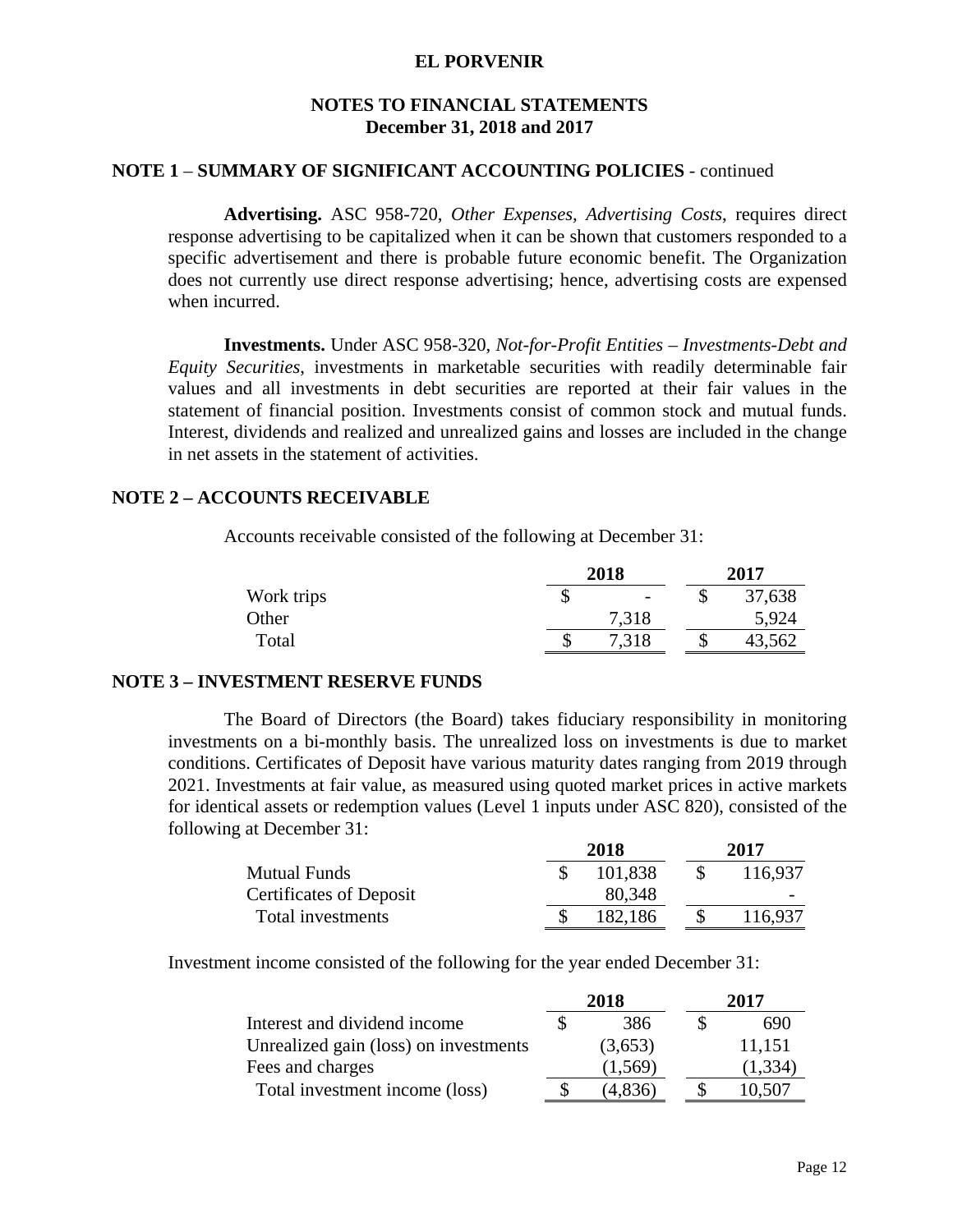## **NOTES TO FINANCIAL STATEMENTS December 31, 2018 and 2017**

## **NOTE 4 – PROPERTY AND EQUIPMENT**

Property and equipment consisted of the following at December 31:

|                              | 2018         | 2017         |
|------------------------------|--------------|--------------|
| Land                         | 22,470<br>\$ | 22,470<br>\$ |
| <b>Building</b>              | 120,711      | 120,711      |
| Equipment                    | 22,744       | 15,937       |
| Vehicles                     | 156,956      | 148,869      |
| Total property and equipment | 322,881      | 307,987      |
| Accumulated depreciation     | (150, 512)   | (131,708)    |
| Property and equipment, net  | 172,369      | 176,279      |

### **NOTE 5 – DONATED SERVICES**

El Porvenir received donated services to aid in building hand-dug wells, community wash stations, and household latrines. These services were valued at \$7,035 and \$15,565 for the years ended December 31, 2018 and 2017, respectively.

In addition, a substantial number of volunteers have made significant contributions of their time to El Porvenir's program and supporting services. No amount is recognized for these services because the criteria for recognition have not been met.

## **NOTE 6 – NET ASSETS**

Net assets with donor restrictions consisted of the following at December 31:

|                                     | 2018    |  | 2017    |
|-------------------------------------|---------|--|---------|
| Water, sanitation, education,       |         |  |         |
| reforestation and work trips        | 454,030 |  | 249,845 |
| Net assets, with donor restrictions | 454,030 |  | 249,845 |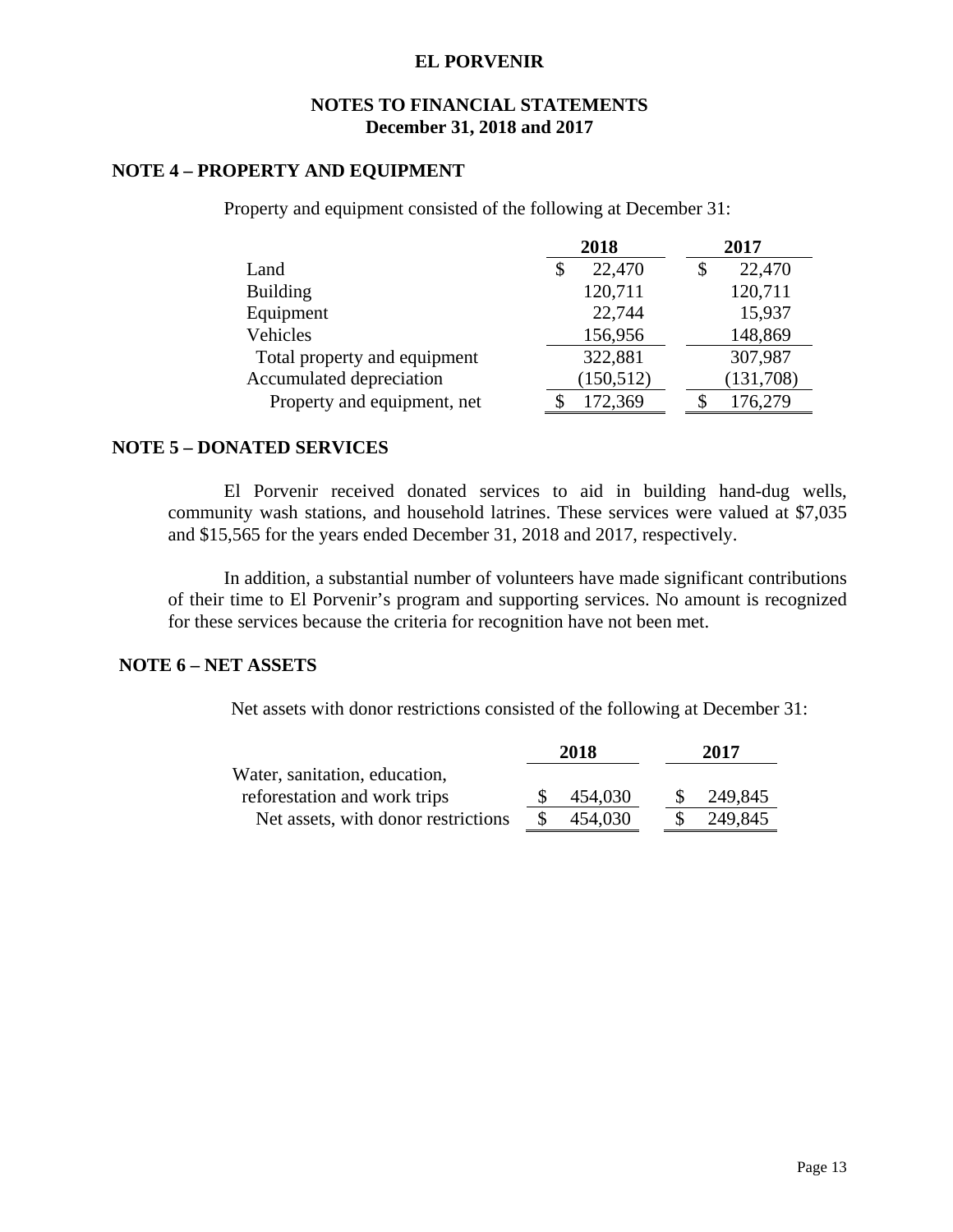## **NOTES TO FINANCIAL STATEMENTS December 31, 2018 and 2017**

### **NOTE 7 – OFFICE LEASE**

El Porvenir leased two general office suites in Broomfield, Colorado under an operating lease which began on November 1, 2015. In May, 2017, El Porvenir dropped one of the suites without penalty and a new lease agreement was signed beginning June 1, 2017 and expires on May 31, 2020. El Porvenir does not have the option to extend the term of the lease. Lease expense for the years ending December 31, 2018 and 2017 was \$5,100 and \$6,450 respectively.

Future minimum rental payments and lease payments due during the years ending December 31 are as follows:

| Year  |   | <b>Office Lease</b> |
|-------|---|---------------------|
| 2019  | S | 5,275               |
| 2020  |   | 2,250               |
| Total |   | 7,525               |

#### **NOTE 8 – WATERAID AMERICA INC.**

El Porvenir entered into a Cooperation Agreement (Agreement) with WaterAid America (WAA) for the period April 1, 2016 through March 31, 2019 for the municipality of Waslala, Nicaragua. The purpose of the Agreement is to increase access to water, sanitation and hygiene in rural communities of Waslala. As of December 31, 2018, and 2017, El Porvenir had received \$591,225 and \$224,695 respectively, towards the Waslala project, of which \$376,027 was from WAA. The Waslala project has expended a total of \$602,789 for the years ending December 31, 2018 and 2017, including \$31,881 in fixed assets. El Porvenir is required to have a separate bank account for the WAA contributions and as of December 31, 2018 and 2017, the balances in this account were \$36,539 and \$67,689, respectively. WAA has agreed to fund 60% of the project in Waslala and the rest of the funding is to be provided by El Porvenir at 20% and local contributions at 20%. As of December 31, 2018 and 2017, El Porvenir had funded 33% of the costs for the Waslala project, thanks to a generous donation, more than was expected, from Latter Day Saints Charities.